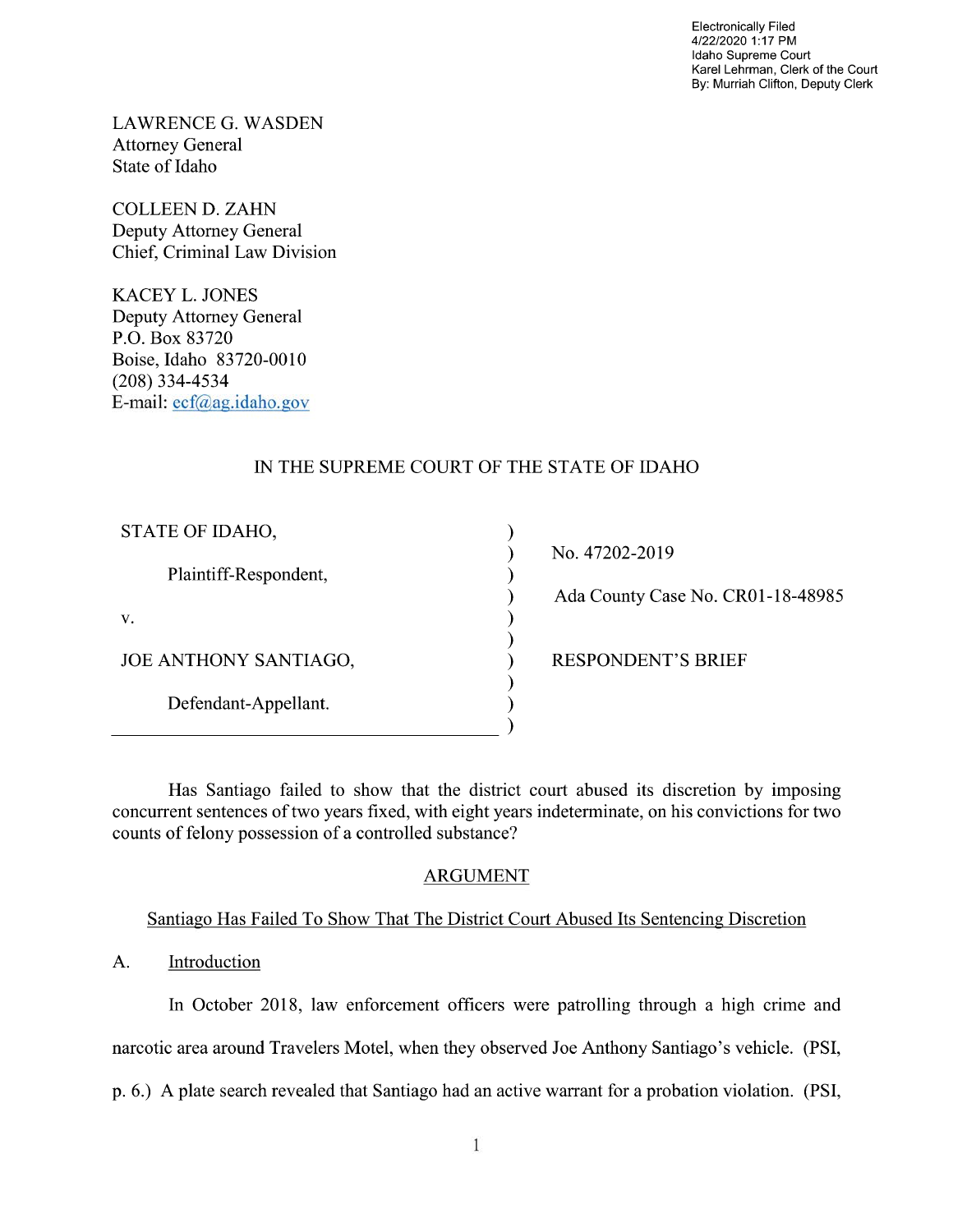p. 6.) Officers made contact with Santiago and arrested him on the warrant. (PSI, pp. 6-7.) At the time of his arrest, Santiago removed a jacket he was wearing and placed it on the ground. (PSI, p. 7.) Law enforcement searched the jacket and found two syringes, one loaded With heroin and the other loaded with methamphetamine. (PSI, p. 7.)

The state charged Santiago With felony possession of heroin, felony possession of methamphetamine, and misdemeanor possession 0f paraphernalia. (R., pp. 29-30.) The state also sought a persistent violator enhancement. (R., pp. 56-57.) Santiago was convicted on all three counts following a jury trial. (See R., p. 107.) The court then found Santiago to be a persistent violator. (See  $5/9/2019$  Tr., p. 250, Ls. 10-11; see also R., p. 147.) The district court sentenced Santiago to concurrent sentences of two years fixed with eight years indeterminate on each felony possession charge, and 180 days of credit time served on the misdemeanor.<sup>1</sup> (R., pp. 147-49.) Santiago filed a timely notice of appeal.  $(R., pp. 154-55, 169-72.)$ 

#### B. Standard Of Review

The length of a sentence is reviewed under an abuse of discretion standard considering the defendant's entire sentence. State V. Oliver, <sup>144</sup> Idaho 722, 726, 170 P.3d 387, <sup>391</sup> (2007) (citing State V. Strand, <sup>137</sup> Idaho 457, 460, <sup>50</sup> P.3d 472, <sup>475</sup> (2002); State V. Huffman, <sup>144</sup> Idaho 201, 159 P.3d 838 (2007)). Where a sentence is within statutory limits, the appellant bears the burden of demonstrating that it is a clear abuse of discretion. State v. Baker, 136 Idaho 576, 577, 38 P.3d 614, 615 (2001) (citing State V. Lundquist, 134 Idaho 831, 11 P.3d 27 (2000)). In evaluating

<sup>&</sup>lt;sup>1</sup> The district court initially sentenced Santiago on June 10, 2019. (See  $6/10/2019$  Tr., p. 31, Ls. 9-21.) However, the court withdrew that sentence and continued the hearing to allow Santiago more time to review the PSI. (See 6/10/2019 Tr., p. 40, Ls. 1-10.) Santiago was finally sentenced on June 19, 2019, Where the district court imposed the same sentence it announced 0n June 10.  $(6/19/2019$  Tr., p. 55, L. 5 – p. 57, L. 3.)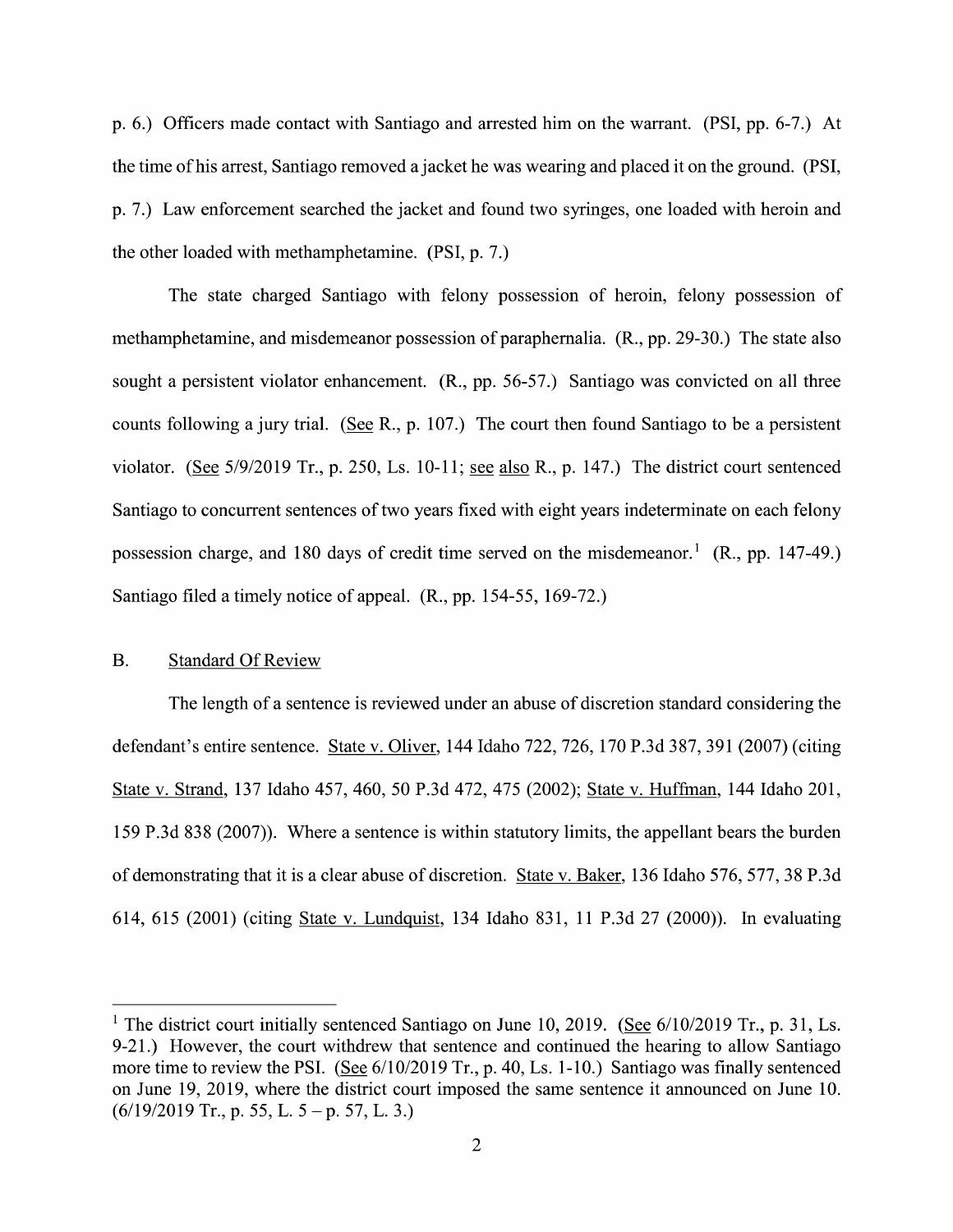whether a lower court abused its discretion, the appellate court conducts a four-part inquiry, which asks "Whether the trial court: (1) correctly perceived the issue as one of discretion; (2) acted within the outer boundaries 0f its discretion; (3) acted consistently With the legal standards applicable to the specific choices available to it; and (4) reached its decision by the exercise of reason." V. Herrera, <sup>164</sup> Idaho 261, 272, <sup>429</sup> P.3d 149, <sup>160</sup> (2018) (citing Lunneborg V. My Fun Life, <sup>163</sup> Idaho 856, 863, <sup>421</sup> P.3d 187, <sup>194</sup> (2018)).

### C. Santiago Has Shown No Abuse Of The District Court's Sentencing Discretion

To bear the burden of demonstrating an abuse of discretion, the appellant must establish that, under any reasonable view of the facts, the sentence was excessive. State v. Farwell, 144 Idaho 732, 736, 170 P.3d 397, 401 (2007). In determining whether the appellant met this burden, the court considers the entire sentence but presumes that the determinate portion will be the period of actual incarceration. State v. Bailey, 161 Idaho 887, 895, 392 P.3d 1228, 1236 (2017) (citing Oliver, 144 Idaho at 726, 170 P.3d at 391). "When reviewing the reasonableness of a sentence, this Court conducts an independent review of the record, giving consideration t0 the nature of the offense, the character of the offender and the protection of the public interest." State V. McIntosh, 160 Idaho 1, 8, 368 P.3d 621, 628 (2015). T0 establish that the sentence was excessive, the appellant must demonstrate that reasonable minds could not conclude the sentence was appropriate to accomplish the sentencing goals of protecting society, deterrence, rehabilitation, and retribution. Farwell, 144 Idaho at 736, 170 P.3d at 401. "'In deference to the trial judge, this Court will not substitute its view of a reasonable sentence where reasonable minds might differ." State v. Matthews, 164 Idaho 605, 608, 434 P.3d 209, 212 (2018) (quoting State V. Stevens, 146 Idaho 139, 148—49, 191 P.3d 217, 226-27 (2008)).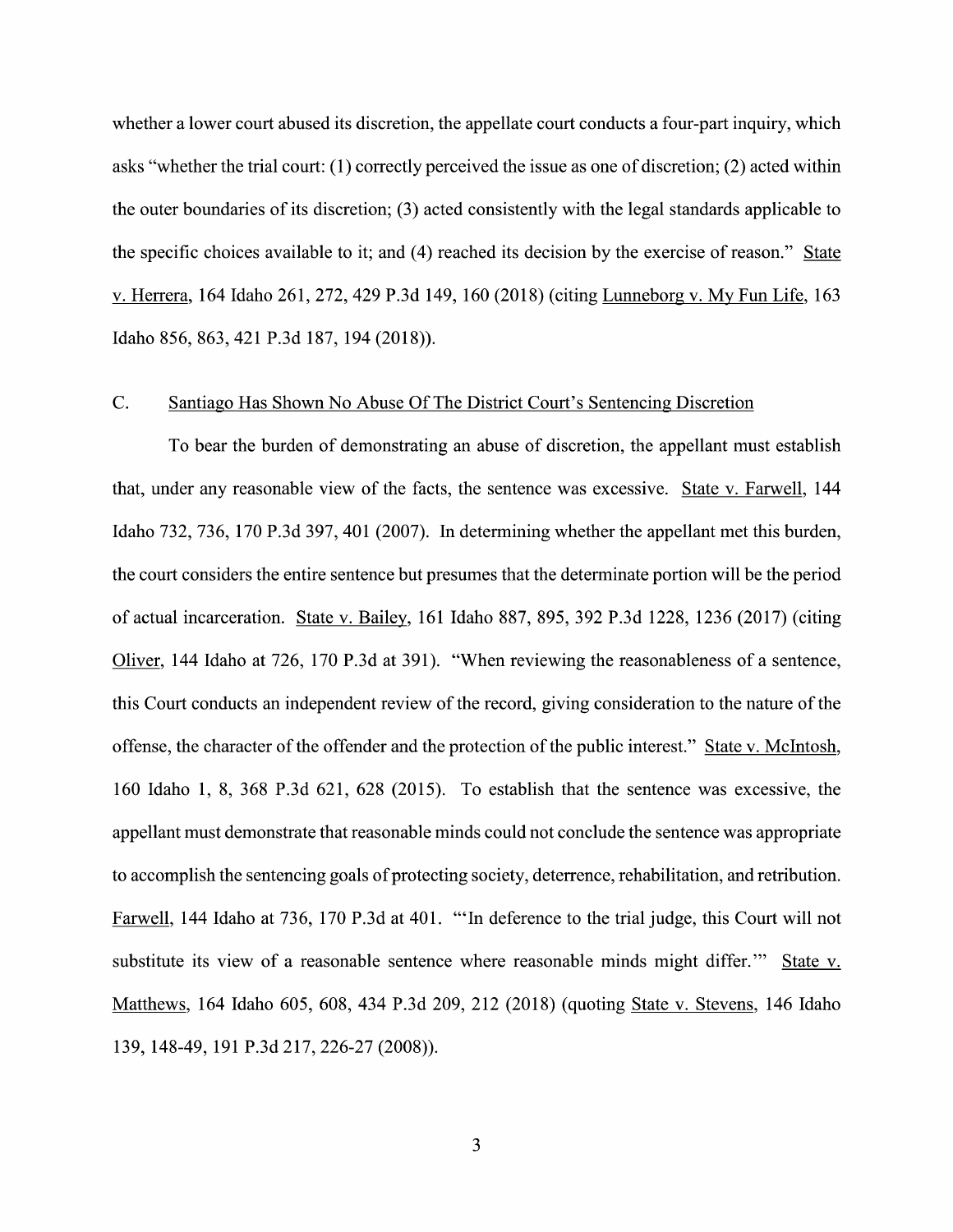Santiago concedes that the sentence imposed does not exceed the statutory limits. (Appellant's brief, p. 3.) Thus, the sentence Will not be considered an abuse of discretion unless Santiago demonstrates that no reasonable mind could conclude it was necessary to accomplish the objectives of sentencing. Santiago has failed t0 do so.

The sentence imposed is reasonable in light of Santiago's pattern of criminal behavior and substance abuse. Santiago's relevant criminal record includes misdemeanor possession of a controlled substance in 1985, felony possession of a controlled substance with the intent to deliver in 1987 (on which Santiago was sentenced to a rider), felony grand theft and burglary in 1989 (which Santiago conceded he committed to support his substance abuse habit), misdemeanor possession of paraphernalia in 2001, felony possession of a controlled substance in 2001 (on which Santiago was sentenced to prison), and felony possession of a controlled substance in 2017 (for which Santiago was on probation at the time of his possession in this case). (PSI, pp. 24-27; 6/10/2019 Tr., p. 19, Ls. 6-8.) As the district court noted, Santiago has clear substance abuse issue that began at a very young age and has continued for decades.  $(6/10/2019 \text{ Tr}., p. 19, L. 23$ p. 20, L. 3.) Santiago began using marijuana at the **and alcohol at the heating in the heating** i; he progressed to heroin and cocaine in his teens and was using methamphetamine by (PSI, pp. 33-34.) Santiago acknowledged that he has been unsuccessful in his attempts t0 stop using drugs because 0f "a relapse that occurs during certain situations that may arise during my time of being out in society that brings the availability to me."  $(6/10/2019 \text{ Tr.}, p. 20, L. 25 - p.$ 21, L. 4.) Santiago conceded that he had no problems being incarcerated without drugs. (6/10/2019 Tr., p. 21, Ls. 5-13.)

The district court properly concluded that a period of incarceration, rather than a rider or probation, was necessary to further the objectives of sentencing. The court expressed sympathy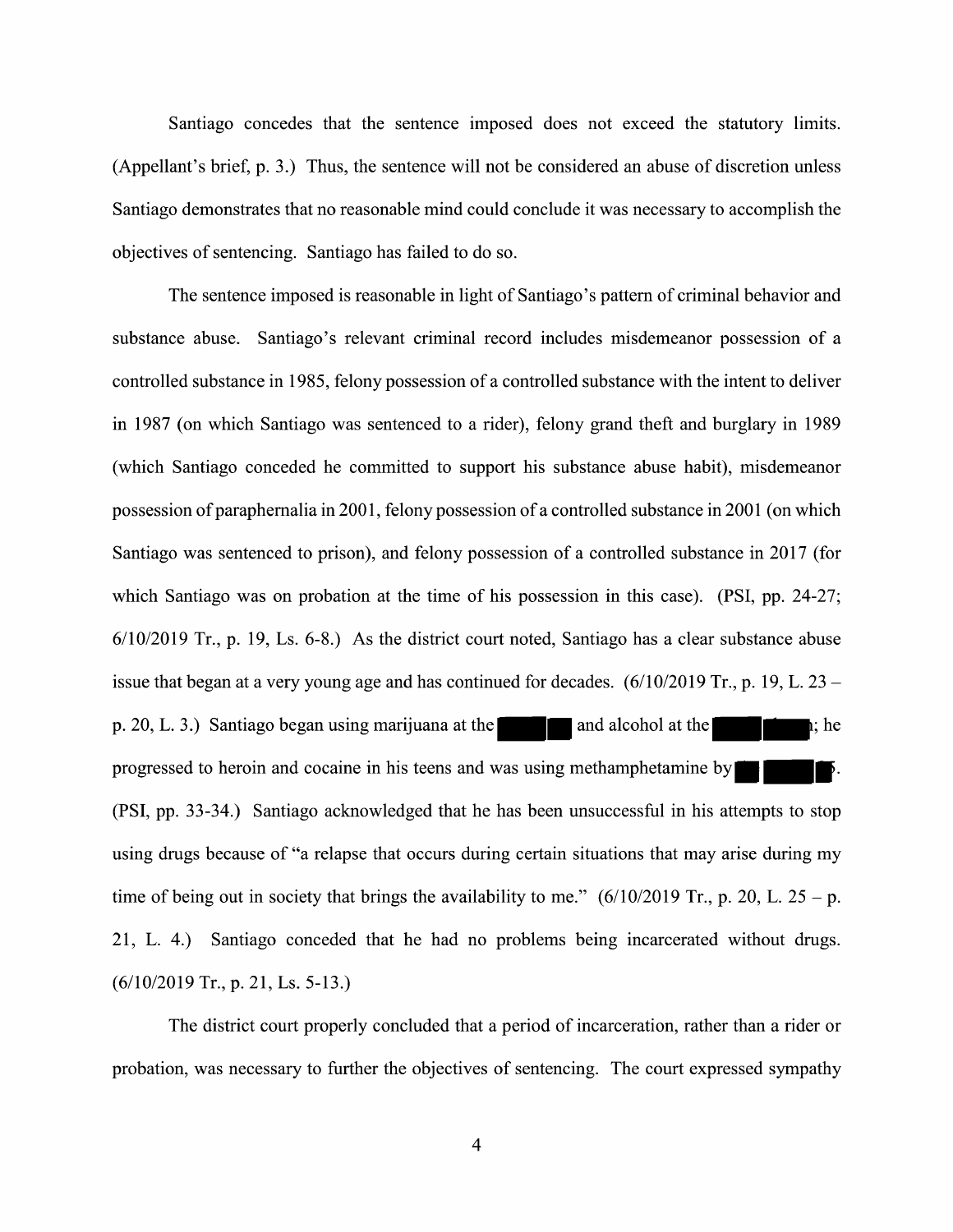for Santiago's substance abuse issues but also recognized that, based 0n his persistent use and criminal history, Santiago is "just not getting it." (6/10/2019 Tr., p. 21, Ls. 14-18.) "You've had a pattern of long-term felony convictions; primarily substance abuse related and it's just going to continue."  $(6/10/2019$  Tr., p. 22, Ls. 5-7.) Santiago was sentenced to a rider in the past and he was not compliant on probation in his most recent felony possession of a controlled substance case. (See PSI, pp.  $6-7$ ,  $25$ .) In his previous case, Santiago was removed from pretrial release due to missed UAS, positive drug tests, and failing to appear for court. {6/10/2019 Tr., p. 8, Ls. 21-25; PSI, p. 28.) Thereafter, he absconded from probation, failing to ever check in, and was arrested on warrant While in possession of both heroin and methamphetamine in the incident that gave rise to this present case.  $(6/10/2019 \text{ Tr}., p. 9, Ls. 3-13.)$  The PSI rated Santiago as a high risk for recidivism. (PSI, pp. 38-39.) As the district court recognized, Santiago has "had the benefit 0f the rider program  $\dots$  [and] treatment programs  $\dots$  yet it would appear that arguably that all the money that the taxpayers have spent trying to help you rehabilitate has not been successful."  $(6/10/2019$ Tr., p. 22, Ls.  $7-11$ .) The district court's decision to impose a period of incarceration, rather than a rider or probation which have proved unsuccessful, was necessary to further the objectives of sentencing. The district court did not abuse its discretion when it imposed concurrent sentences 0f two years fixed With eight years indeterminate.

Santiago argues that the sentence "was not reasonable considering his character." (Appellant's brief, pp. 4-5.) However, the district court considered Santiago's character and circumstances, recognizing that Santiago was "likely a good person" but nonetheless engaging in an ongoing pattern of substance abuse and related criminal behavior. (6/19/2019 Tr., p. 54, Ls. 10-23.) At sentencing, Santiago told the court about his circumstances, including his substance abuse problems, heath, difficult childhood, and family support. (See  $6/10/2019$  Tr., p. 11, L. 16 –